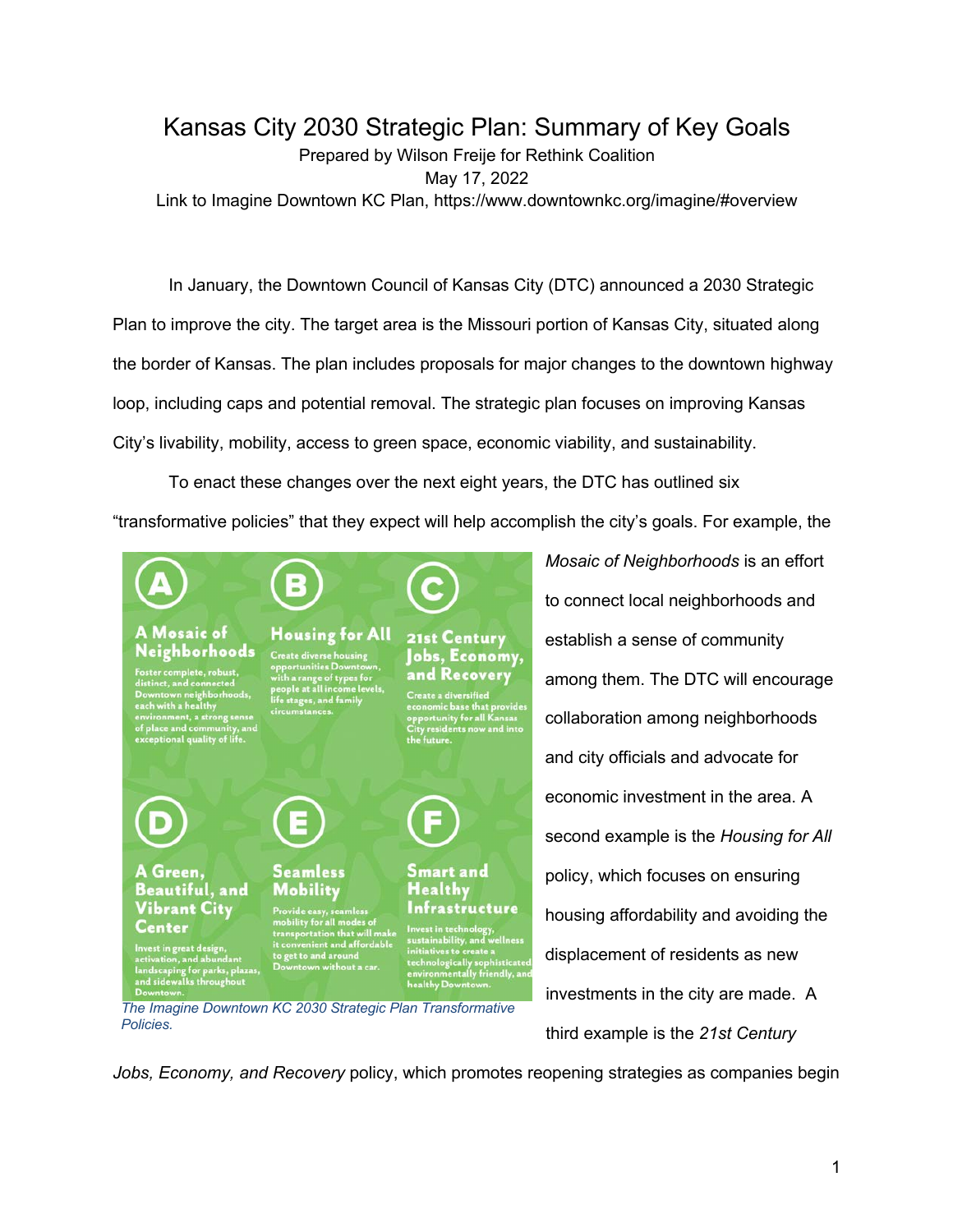to recover from Covid-19 complications, facilitates economic developments among the downtown neighborhoods, and provides programs and funding to support local entrepreneurs. The combination of the six transformative policies is part of the DTC's comprehensive approach to ensure the vigor and vibrancy of the city for years to come.

The DTC has named several "catalytic projects" spanning from redevelopment efforts to rethinking transportation to propel these policies into action. While individual projects vary, they all work towards accomplishing the goals of transformative policies and increasing the city's livability.



*The target areas for rethinking the Kansas City Innerloop as proposed by the 2030 Strategic Plan E1 – North Loop E2 – South Loop E3 – The Highway 9 Project*

Rethinking the downtown Kansas City highway loop is one of the key projects to improve the city. The DTC divided the rethink and reimagination of the downtown loop into three subsections – the North Loop, the South Loop, and the Highway 9/Bridging Park and Market.

For the North Loop section, the DTC plan to expand on previous studies (Beyond the Loop Planning and Environmental Linkages study, initial phase completed in 2018) to explore the opportunities to remove this section

of the urban highway. In this subsection, the strategic plan emphasizes working with local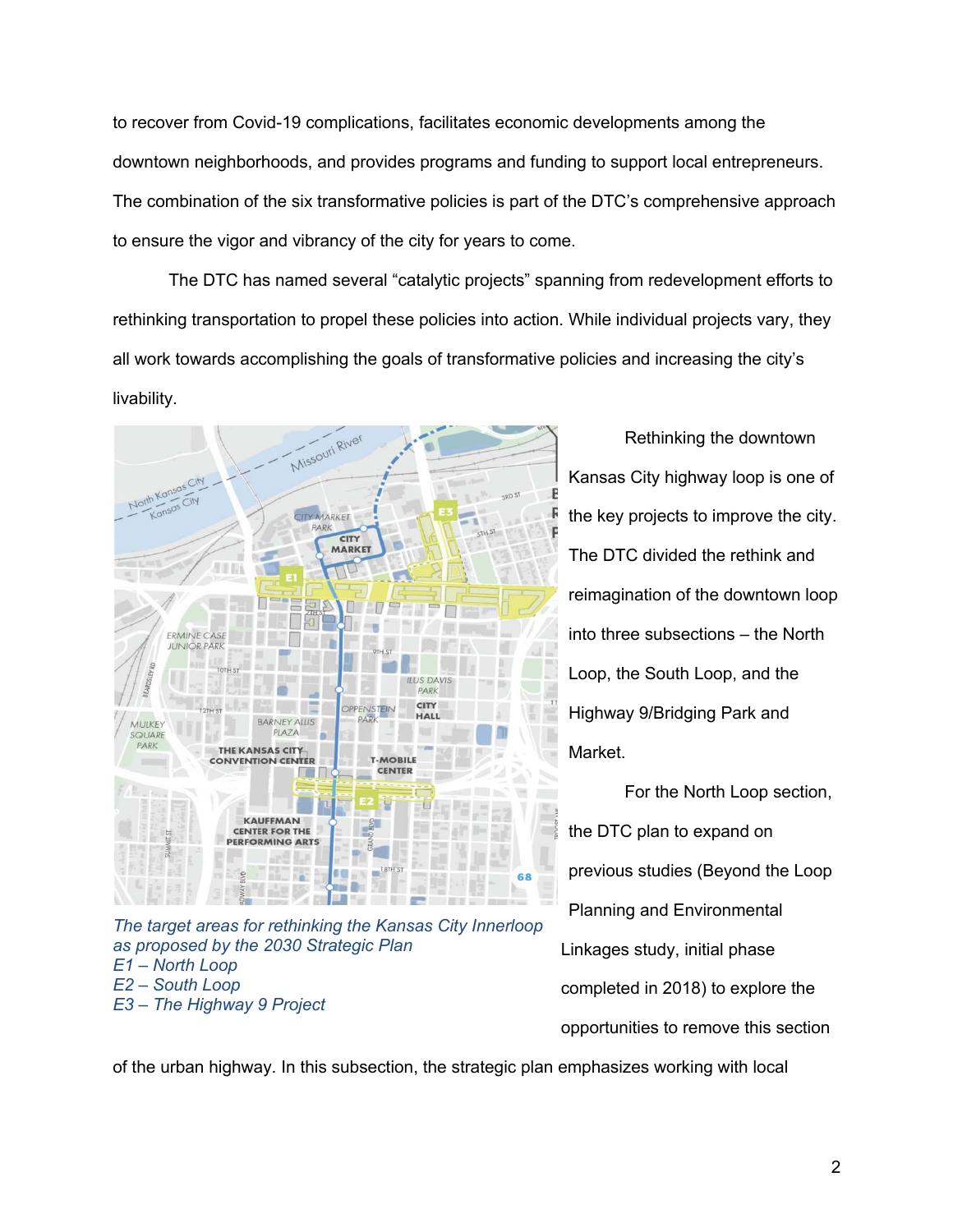neighborhoods to restitch the area while prioritizing green spaces and integrating current and future public transportation opportunities into the converted space.



*2030 Strategic Plan proposal to remove the North Loop and replace it with a boulevard.*

At the South Loop, at highway cap will be placed over I-670. The 5.5-acre cap, currently in the engineering and design phase, will function as a park in the heart of downtown. The highway lid is estimated to cost \$160 million, which cost would be offset by the estimated \$90 million increase in

property value of surrounding properties and the promotion of \$490 million in subsequent economic impact.

The current proposal for the Highway 9 portion of the project is to bring the elevated

highway to ground level to reduce its footprint and integrate it into the urban landscape. The 2018 Beyond the Loop Planning and Environmental Linkages study suggested that this section of the freeway could be brought to ground level. The DTC would like to continue the feasibility analysis of this option.

A core goal of the DCT strategic



*2030 Strategic Plan proposal to place a highway cap over I-670 in the South Loop. This project is in the engineering and design phase.*

plan is to enhance the connectivity and mobility of the downtown and surrounding area. The downtown has seen an increase in investment and development over the recent years, while many of the historic and culturally diverse neighborhoods east and west of the downtown have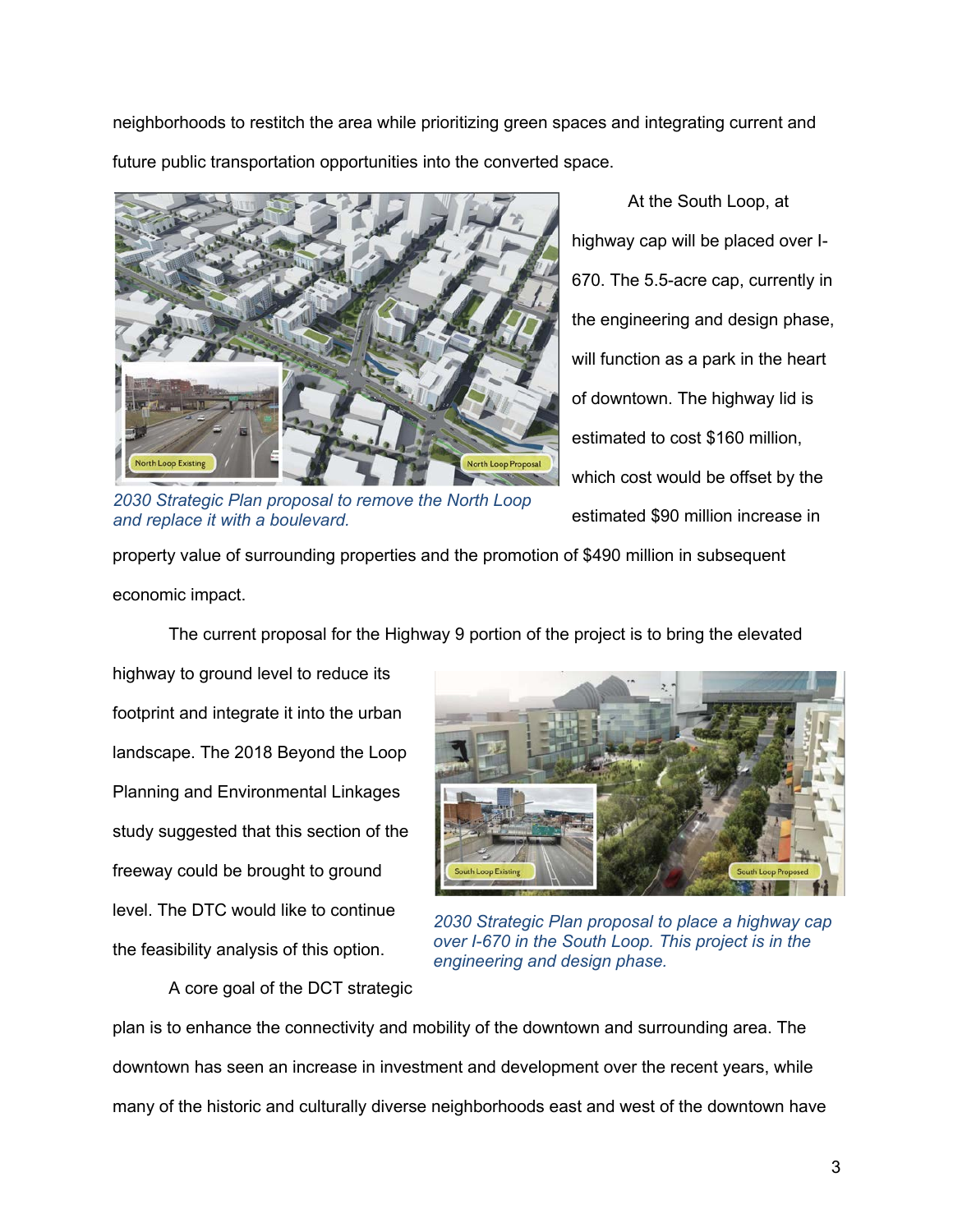been left behind. This results from a combination of many factors, including physical constraints, a history of racially-motivated policies and biases, and generations of disinvestment in these communities. This results from a combination of many factors, including physical constraints, a



history of racially-motivated policies and biases, and generations of disinvestment in these communities. Through improving the east-west connections, the DCT hopes to reconnect these neighborhoods back to downtown and connect them to recent investment benefits. To help with this, the strategic plan prioritizes multi-modal forms of transportation along the streets running east and west. This includes creating a BRT line running east-west, adding protected bike lanes, and widening sidewalks. In addition, the city is looking to expand the east-west boundaries of current Streetcar routes.

The DCT plans to institute innovation districts to help drive economic growth in partnership with local institutions and the community. For example, the Keystone Innovation District will become a hub of entrepreneurship and education. The Council will leverage the district to ensure that economic opportunities and resources are available to the local